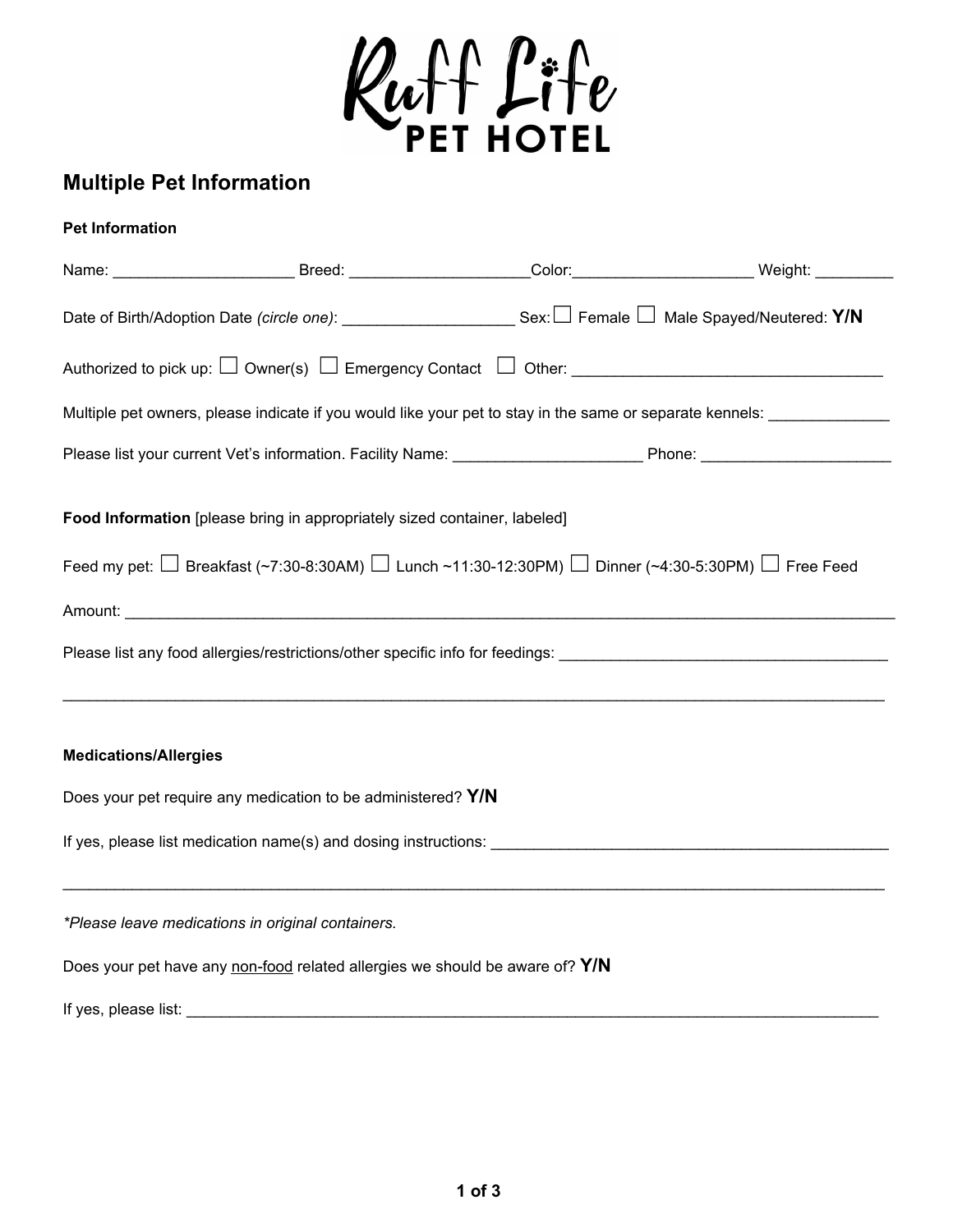

## **Getting to Know Your Pet: All Services**

Your pet must be free of fleas & ticks. Please list what type of flea & tick preventative you use. *[Required Question]*

| Nexgard $\Box$ Bravecto $\Box$ Frontline $\Box$ Other:                                                                                                                                                                    |
|---------------------------------------------------------------------------------------------------------------------------------------------------------------------------------------------------------------------------|
| Y/N<br>Does your pet have any of the following health problems? [Required Question]<br>$\Box$ Seizures<br><b>Heart issues</b><br>❏<br>Open Sores<br>❏<br>Taking a sedative medication<br>▫<br>Is pregnant or nursing<br>❏ |
| May we give your pet treats? Y/N                                                                                                                                                                                          |
| Would you consider your pet aggressive? [Required Question] Y/N                                                                                                                                                           |
| Y/N<br>Has your pet ever bitten a person? If yes, please describe the situation: <i>[Required Question]</i>                                                                                                               |
| Y/N<br>Has your pet ever bitten another animal? If yes, please describe the situation: [Required Question]                                                                                                                |
|                                                                                                                                                                                                                           |
| Grooming Services (only needs to be answered if your pet is getting hair cut/trim services):                                                                                                                              |
| We require that your pet has not had any vaccinations in the past 48 hours of your full/maintenance grooming<br>Y/N<br>appointment. Please circle 'Y' to agree to these terms. [Required Question]                        |

How were your pet's past grooming experiences? (if any) \_\_\_\_\_\_\_\_\_\_\_\_\_\_\_\_\_\_\_\_\_\_\_\_\_\_\_\_\_\_\_\_\_\_\_\_\_\_\_\_\_\_\_\_\_\_\_\_\_

 $\_$  ,  $\_$  ,  $\_$  ,  $\_$  ,  $\_$  ,  $\_$  ,  $\_$  ,  $\_$  ,  $\_$  ,  $\_$  ,  $\_$  ,  $\_$  ,  $\_$  ,  $\_$  ,  $\_$  ,  $\_$  ,  $\_$  ,  $\_$  ,  $\_$  ,  $\_$  ,  $\_$  ,  $\_$  ,  $\_$  ,  $\_$  ,  $\_$  ,  $\_$  ,  $\_$  ,  $\_$  ,  $\_$  ,  $\_$  ,  $\_$  ,  $\_$  ,  $\_$  ,  $\_$  ,  $\_$  ,  $\_$  ,  $\_$  ,